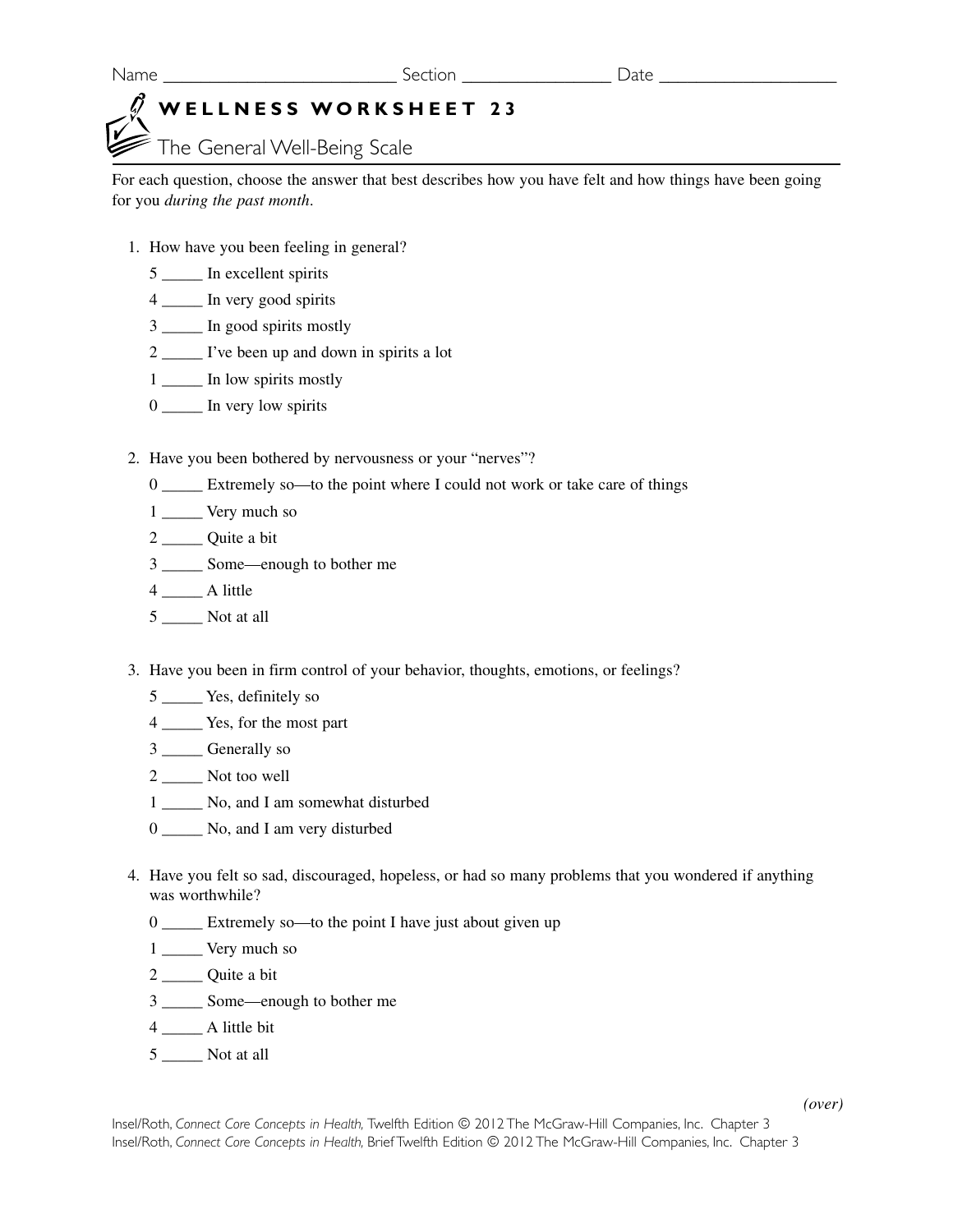### WELLNESS WORKSHEET 23 — continued

- 5. Have you been under or felt you were under any strain, stress, or pressure?
	- 0 \_\_\_\_\_ Yes—almost more than I could bear
	- 1 Yes—quite a bit of pressure
	- 2 \_\_\_\_\_ Yes—some, more than usual
	- 3 \_\_\_\_\_ Yes—some, but about usual
	- 4 Yes—a little
	- 5 \_\_\_\_\_ Not at all
- 6. How happy, satisfied, or pleased have you been with your personal life?
	- 5 \_\_\_\_\_ Extremely happy—couldn't have been more satisfied or pleased
	- 4 \_\_\_\_\_ Very happy
	- 3 \_\_\_\_\_ Fairly happy
	- 2 \_\_\_\_\_ Satisfied—pleased
	- 1 Somewhat dissatisfied
	- 0 \_\_\_\_\_ Very dissatisfied
- 7. Have you had reason to wonder if you were losing your mind or losing control over the way you act, talk, think, feel, or of your memory?
	- 5 \_\_\_\_\_ Not at all
	- 4 \_\_\_\_\_ Only a little
	- 3 \_\_\_\_\_ Some, but not enough to be concerned
	- 2 \_\_\_\_\_ Some, and I've been a little concerned
	- 1 \_\_\_\_\_ Some, and I am quite concerned
	- 0 \_\_\_\_\_\_ Much, and I'm very concerned
- 8. Have you been anxious, worried, or upset?
	- 0 \_\_\_\_\_ Extremely so—to the point of being sick, or almost sick
	- 1 \_\_\_\_\_\_ Very much so
	- 2 \_\_\_\_\_\_\_ Quite a bit
	- 3 \_\_\_\_\_ Some—enough to bother me
	- 4 \_\_\_\_\_ A little bit
	- 5 \_\_\_\_\_ Not at all
- 9. Have you been waking up fresh and rested?
	- $5 \_\_\_\_\$ Every day
	- 4 \_\_\_\_\_ Most every day
	- 3 \_\_\_\_\_ Fairly often
	- 2 \_\_\_\_\_ Less than half the time
	- 1 Rarely
	- 0 \_\_\_\_\_ None of the time *(over)*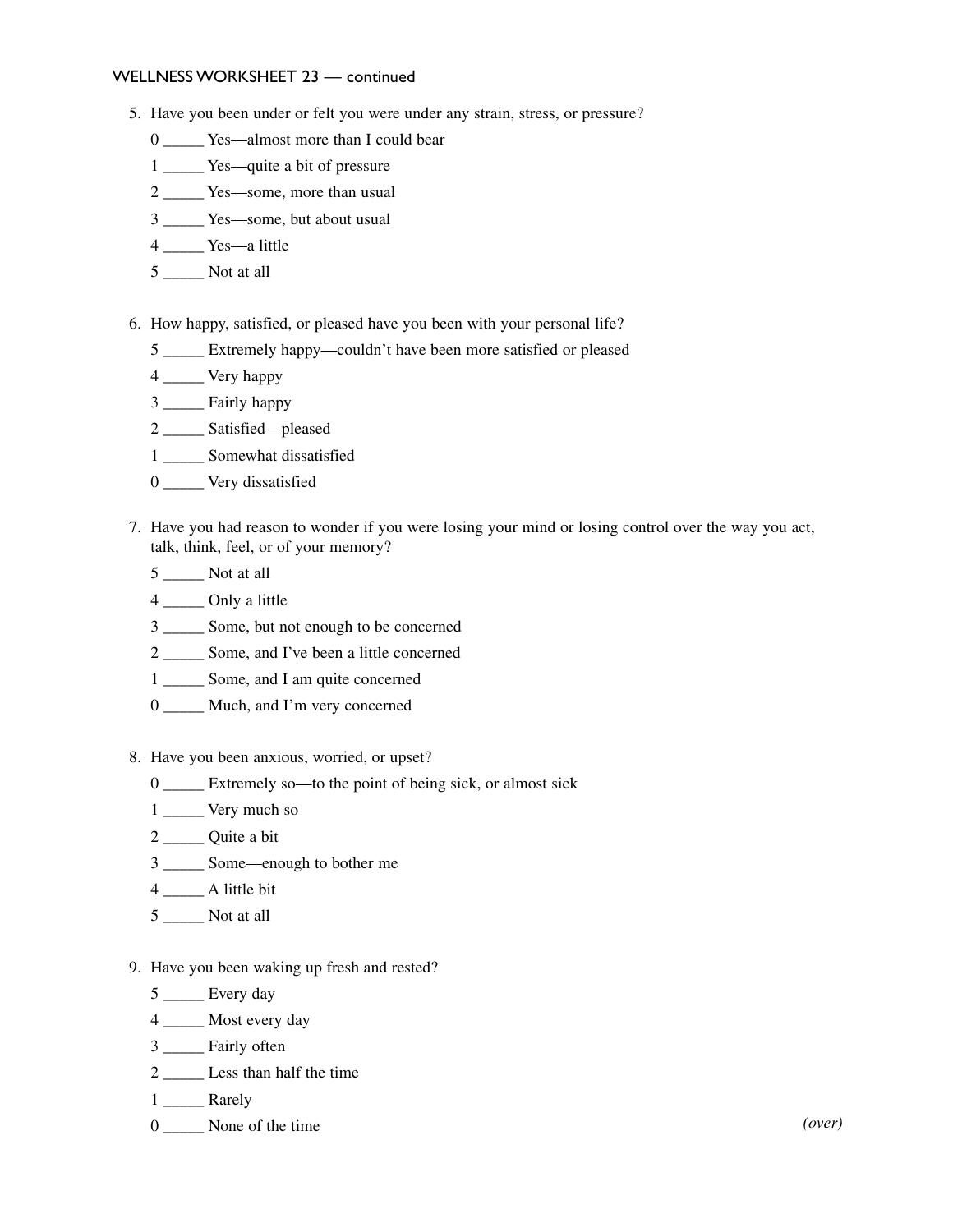#### WELLNESS WORKSHEET 23 — continued

- 10. Have you been bothered by any illness, bodily disorder, pain, or fears about your health?
	- 0 \_\_\_\_\_ All the time
	- 1 \_\_\_\_\_\_ Most of the time
	- 2 \_\_\_\_\_ A good bit of the time
	- 3 \_\_\_\_\_ Some of the time
	- 4 \_\_\_\_\_ A little of the time
	- 5 \_\_\_\_\_ None of the time
- 11. Has your daily life been full of things that are interesting to you?
	- 5 \_\_\_\_\_ All the time
	- 4 \_\_\_\_\_ Most of the time
	- 3 \_\_\_\_\_ A good bit of the time
	- 2 \_\_\_\_\_ Some of the time
	- 1 \_\_\_\_\_ A little of the time
	- 0 \_\_\_\_\_ None of the time
- 12. Have you felt downhearted and blue?
	- 0 \_\_\_\_\_\_ All the time
	- 1 Most of the time
	- 2 \_\_\_\_\_ A good bit of the time
	- 3 \_\_\_\_\_ Some of the time
	- 4 \_\_\_\_\_ A little of the time
	- 5 \_\_\_\_\_ None of the time
- 13. Have you been feeling emotionally stable and sure of yourself?
	- 5 \_\_\_\_\_ All the time
	- 4 \_\_\_\_\_ Most of the time
	- 3 \_\_\_\_\_ A good bit of the time
	- 2 \_\_\_\_\_ Some of the time
	- 1  $\Box$  A little of the time
	- 0 \_\_\_\_\_ None of the time